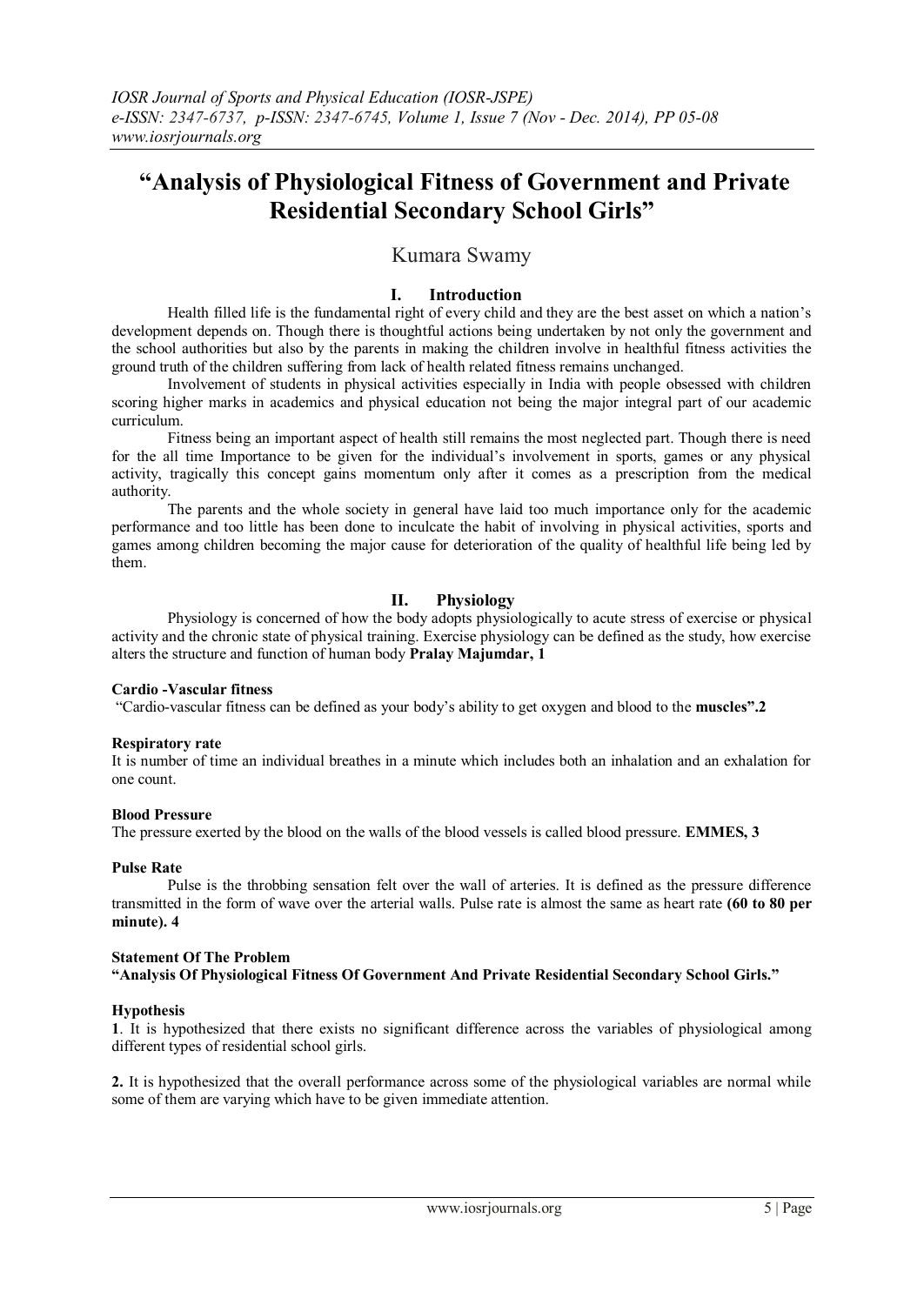## **III. Methodology**

The study basically is a descriptive one which is designed to study the development of the prevailing physiological fitness of private residential school girls and governmental residential school girls. The various steps in the methodology followed are as follows:

## **a) Physiological variables:**

To assess the physiological performance the following tests are selected.

- 1. Cardio-respiratory fitness test through 1 mile walk test.
- 2. Respiratory rate
- 3. Pulse rate
- 4. Blood pressure by sphygmomanometer.

## **IV. Results And Findings Of Physiological Variables**

**1.** Government residential school girls had better cardio vascular fitness than private residential school girls. The average scores were 37.91 and 41.70 respectively. The standard deviations were 5.79 and 4.23 respectively. The "t" test score was 6.47\*. Government residential school girls had significantly better cardio-vascular fitness than the private residential school girls.

**Fig.1** Comparison of Average Scores of 1 mile walk test measuring the cardio-vascular fitness among the private residential school girls and government residential school girls.



**2**. The average score across the physiological fitness test respiratory rate, among the private residential school girls and government residential school girls were 20.89 and 20.82 respectively. the standard deviation were 2.35 and 2.33 respectively. The "t" test score was 0.25. There was no significant difference as per the "t" test at 0.05 level.





**3.** The average score across the physiological fitness test pulse rate were 79.35 and 79.26 respectively. The standard deviation was 6.20 and 4.76 respectively. The 't' test score was 0.14. There is no significant difference as per the 't' test at 0.05 level.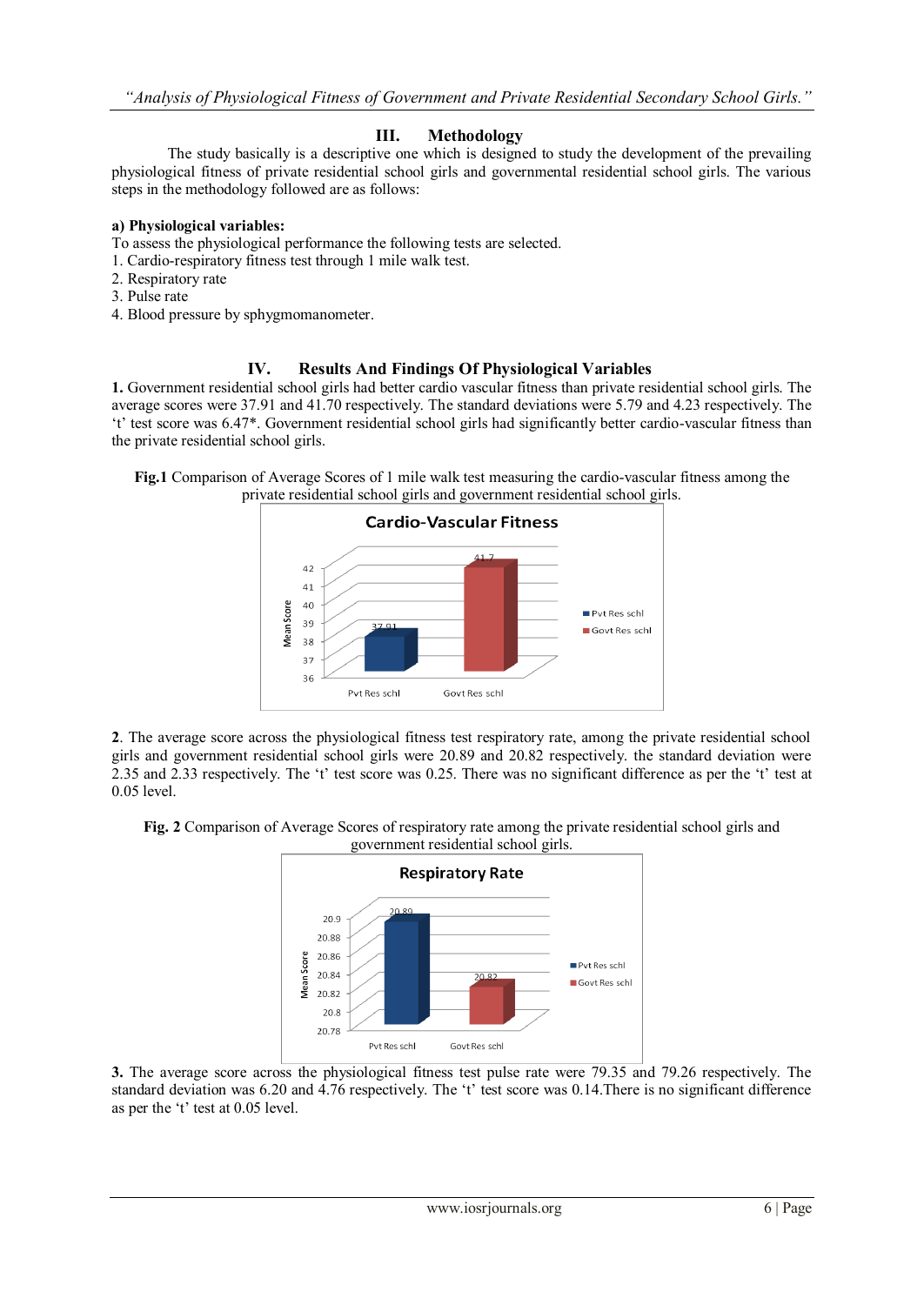



4. The average score across the physiological fitness test systolic blood pressure is 106.93 and 107.67 respectively. The standard deviation were 8.11 and 7.37 respectively. The 't' test score was 0.82. There was no significant difference as per the 't' test at 0.05 Level.





**5.** The average score across the physiological fitness test diastolic blood pressure were 70.73 and 71.53 respectively. The standard deviation are 4.50 and 3.62 respectively. The "t" test score was 1.70. There was no significant difference as per the 't' test at 0.05 level.



**Fig. 5** Comparison of Average Scores of diastolic blood pressure among the private residential school girls and government residential school girls.